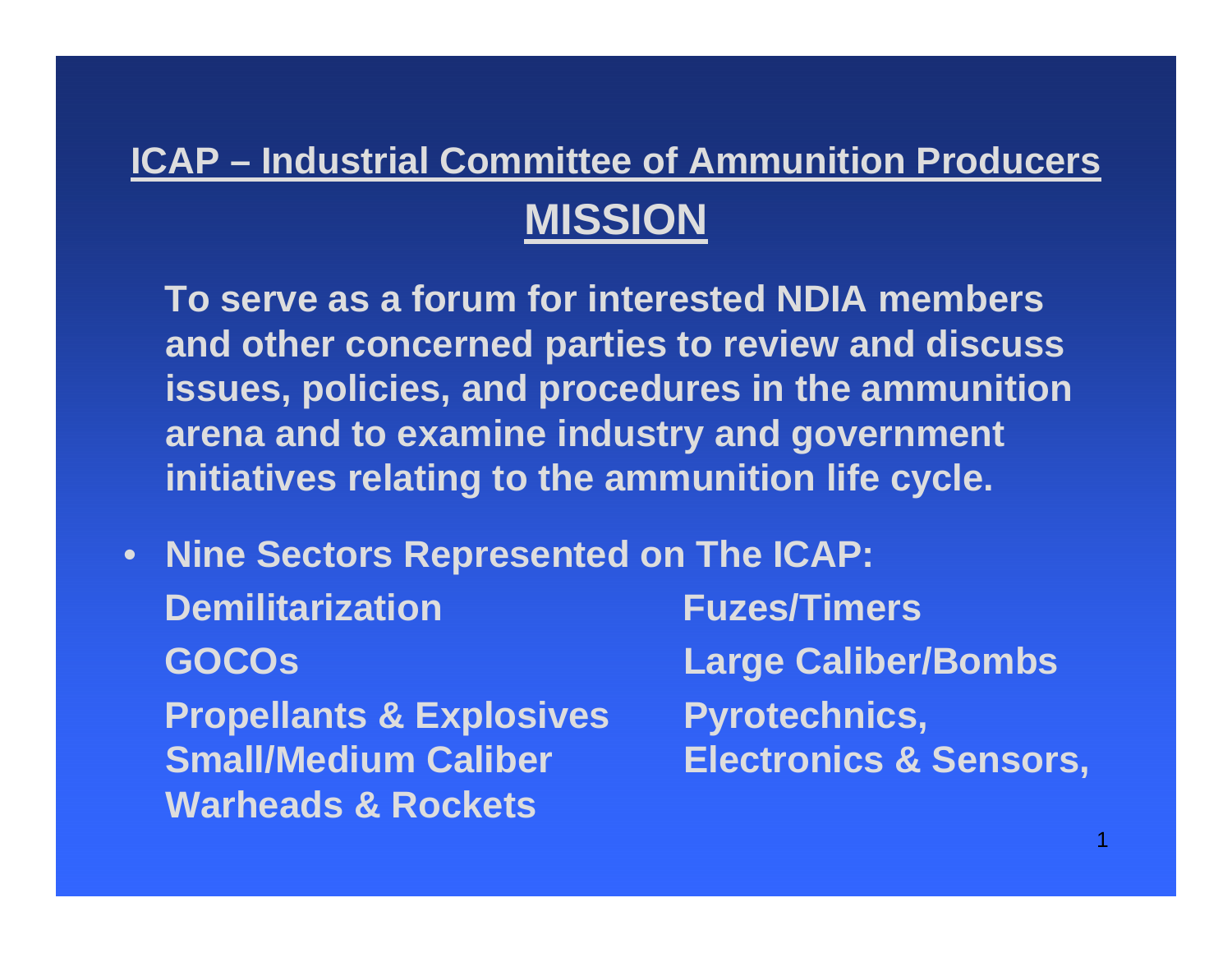### **ICAP SOFT LANDING SUB-COMMITTEE CHARTER**

**ACHIEVE A BROAD BASED RECOGNITION THAT A CAPABLE, COMPETENT AND RESPONSIVE U.S. MUNITIONS BASE IS AN ESSENTIAL WARFIGHTER SUPPORT COMPONENT OF NATIONAL SECURITY. SUPPORT THE CONTINUED SUSTAINMENT OF THE "OBJECTIVE" MUNITIONS INDUSTRIAL BASE, TO INCLUDE BOTH COMMERCIAL AND GOVERNMENT OWNED SECTORS.** 

- **ADVOCATE DEFINING THE STRUCTURE AND SIZE OF THE BASE WHICH IS DERIVED FROM ANTICIPATED FUTURE REQUIREMENTS ON AN ONGOING AND SURGE BASIS.**
- **SUPPORT PROGRAMS AND RESOURCES TO SUSTAIN THE BASE, PROVIDE FOR REQUIRED MODERNIZATION, ALLOW FOR EQUILIBRIUM AND MITIGATE AGAINST A CRASH OF THE BASE.**



AMMUNITION INDUSTRIAL BASE"SOFT LANDING" SUB-COMMITTEE (SLSC) (2)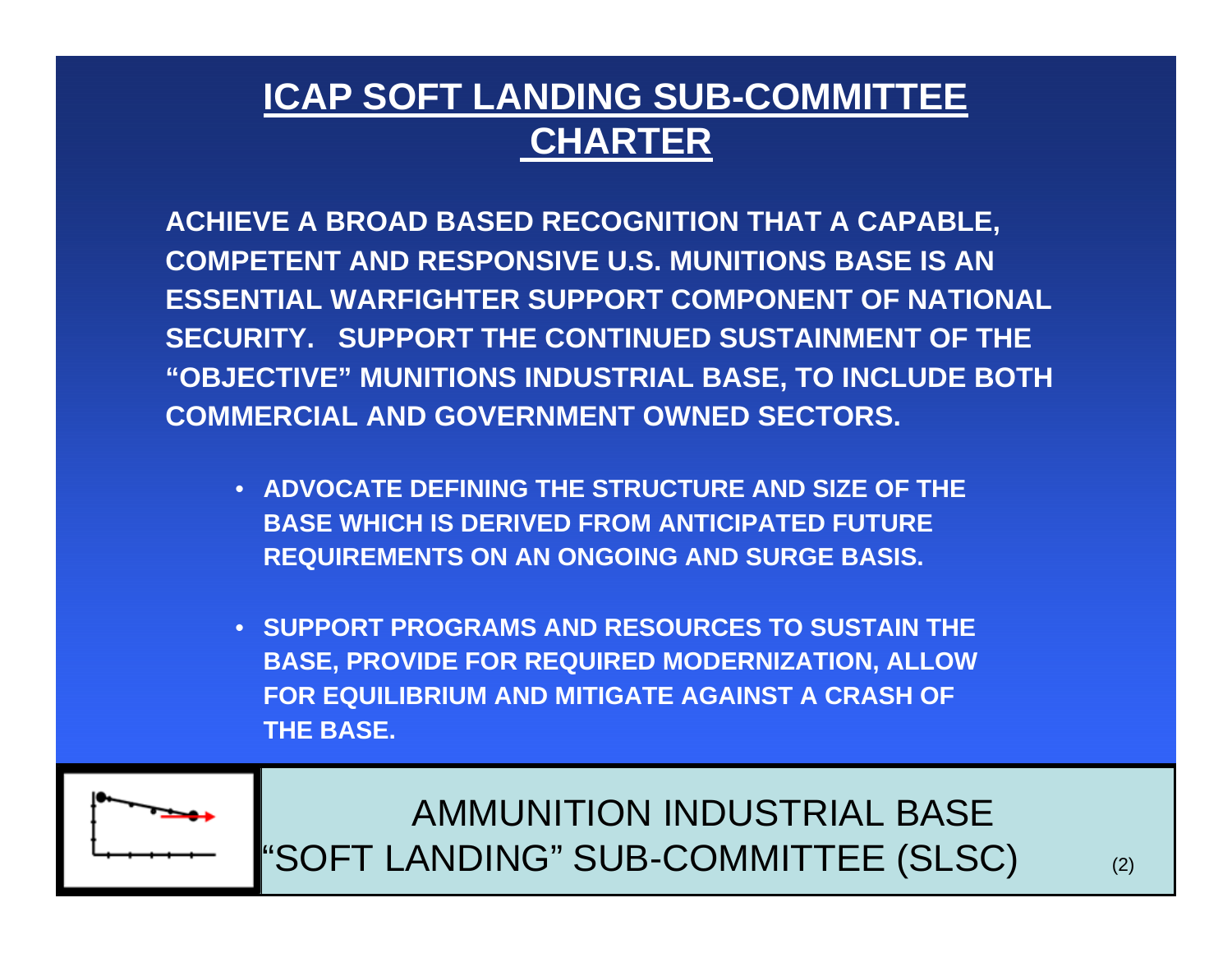

### AMMUNITION INDUSTRIAL BASE"SOFT LANDING" SUB-COMMITTEE (SLSC) (4)



# **ICAP CONSTITUENCY**



**EBOD A. CATANIR. HARRISB. HOLMESM. WILSONM. DeYOUNGD. CHURCH**

**MIBTF**

**M. CATIZONE**

**R. PALASCHAK**

# **ICAP SUB-COMMITTEE**

**R. HARRIS – CHAIRMANB. BATESB. HOLMESJ. HEWITTR. PALASCHAKJ. SUTTON**



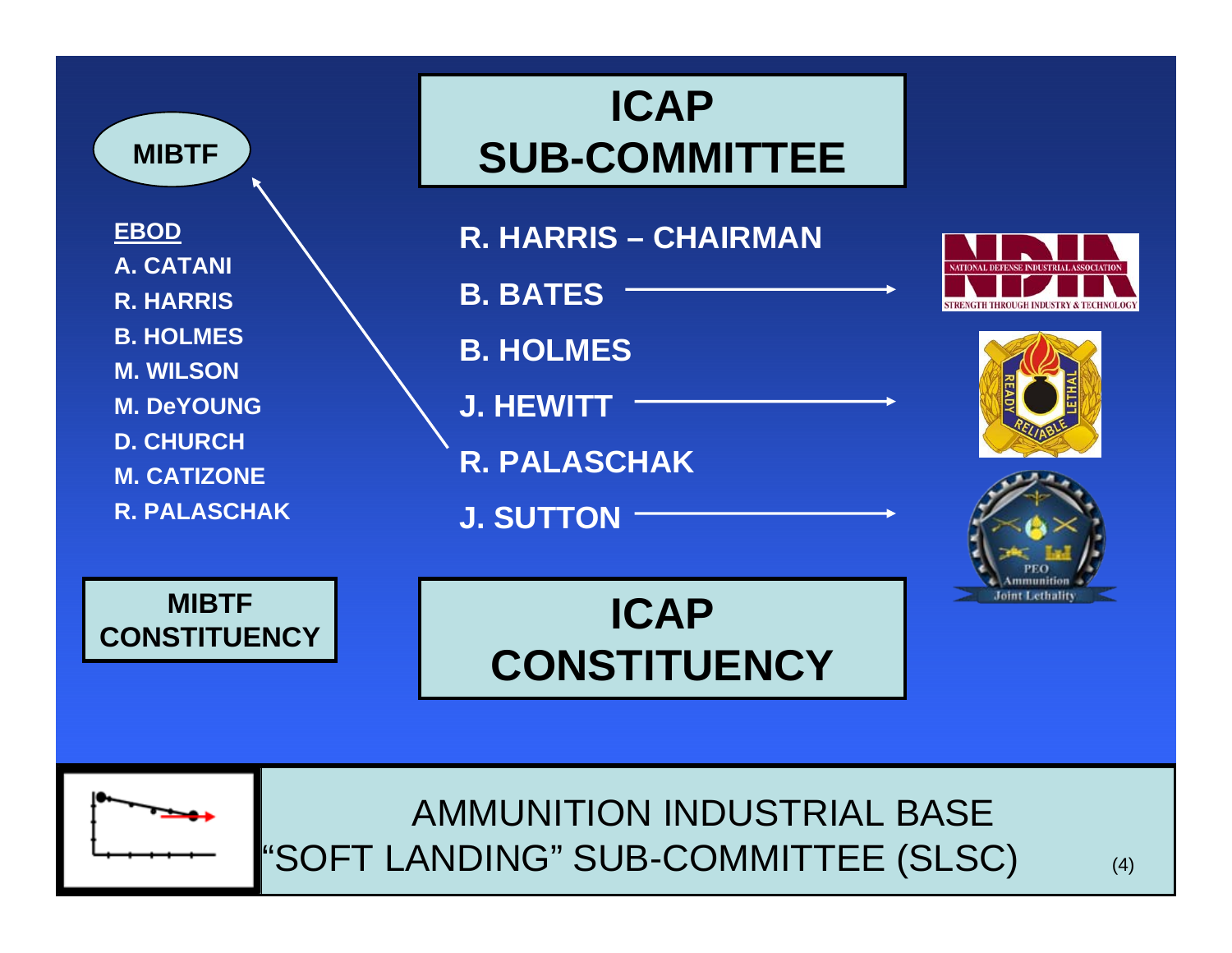### **Soft Landing Sub-Committee**

## **OBJECTIVES**

- **EARLY AWARENESS OF THE ISSUE.**
- **FACILITATE SHORT AND LONG-TERM STRATEGIES TO MITIGATE A PRECIPITOUS DROP IN AMMUNITION PROCUREMENT BUDGETS AND THE RESULTANT AFFECT ON THE INDUSTRIAL BASE.**

 **FOSTER A COMMUNICATION LINKAGE FOR THE VARIOUS COMPANIES, COMMANDS AND ORGANIZATIONS IN THE AMMUNITION INDUSTRIAL BASE WITH RESPECT TO THE "SOFT LANDING."**



AMMUNITION INDUSTRIAL BASE"SOFT LANDING" SUB-COMMITTEE (SLSC) (3)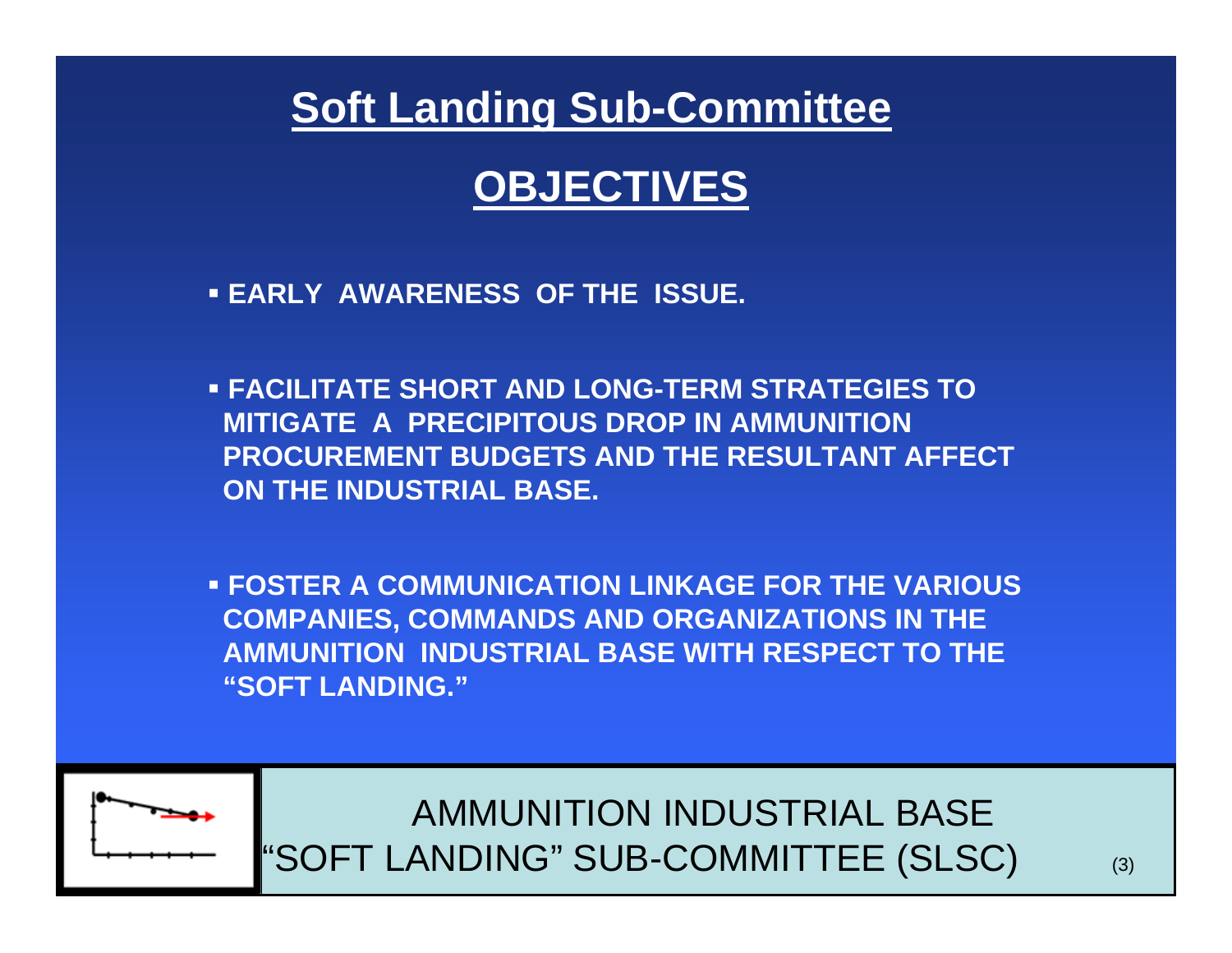#### **EARLY AWARENESS OF THE ISSUE**

**ACTIONS COMPLETED TO DATE:**

- **1. MIBTF WHITE PAPER PREPARED BY R. PALASCHAK ENTITLED "ENSURING A CAPABLE, COMPETENT AND RESPONSIVE U.S. MUNITIONS INDUSTRIAL BASE."**
- **2. NDIA ACTIONS:**

**a. INCLUDED IN NDIA TOP ISSUES 2007, 2008, 2009.** 

**b. ARTICLE IN JUNE 2007 NATIONAL DEFENSE MAGAZINE "MUNITIONS INDUSTRIAL BASE: TROUBLEON THE HORIZON" BY B. HOLMES AND R. SERAPHIN.**

**c. ARTICLE IN MAY 2008 NATIONAL DEFENSE MAGAZINE "DEFENSE INDUSTRIAL BASE: PLANS NEEDED TO ENSURE SOFT LANDING."**



AMMUNITION INDUSTRIAL BASE"SOFT LANDING" SUB-COMMITTEE (SLSC) (5)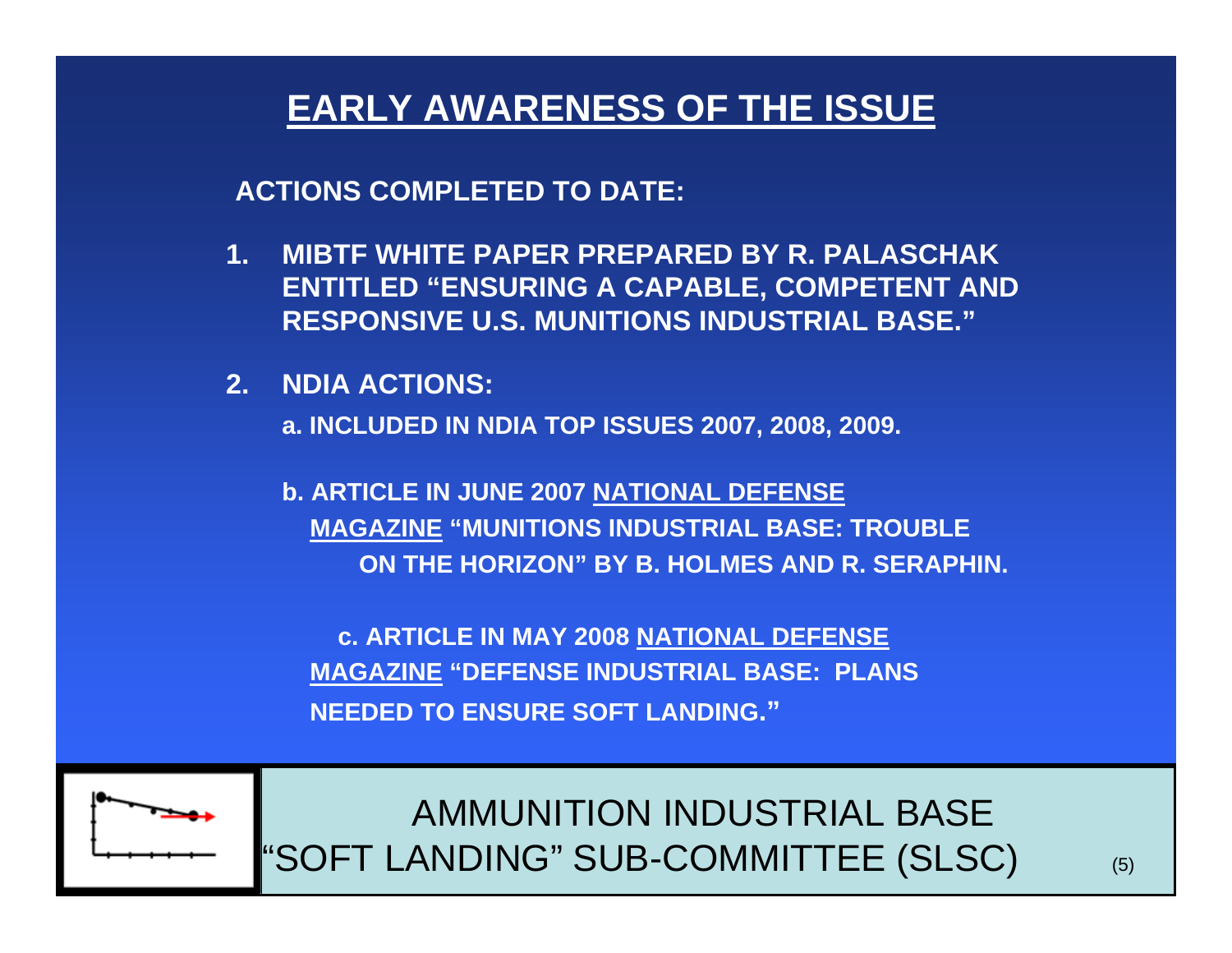### **EARLY AWARENESS OF THE ISSUE**

- **3. A SERIES OF BRIEFINGS HAVE OCCURRED BY RICH PALASCHAK OF THE MIBTF.**
	- $\blacksquare$ **GENERAL GRIFFIN (29 JULY 2008)**
	- $\blacksquare$ **BG WYCHE (7 OCTOBER 2008)**
	- $\blacksquare$ **ICAP (9 OCTOBER 2008)**
	- $\blacksquare$ **EXECUTIVE COMMITTEE JOCG (16 DECEMBER 2008)**
	- $\blacksquare$ **LTG PILLSBURY (14 JANUARY 2009)**
	- $\blacksquare$ **JOCG (5 FEBRUARY 2009)**
- **4. CURRENTLY WORKING WITH AUSA's INSTITUTE OF NATIONAL SECURITY STUDIES IN PREPARATION OF A LAND WARFARE ESSAY ON THE AMMUNITION INDUSTRY SOFT LANDING.**



AMMUNITION INDUSTRIAL BASE"SOFT LANDING" SUB-COMMITTEE (SLSC) (6)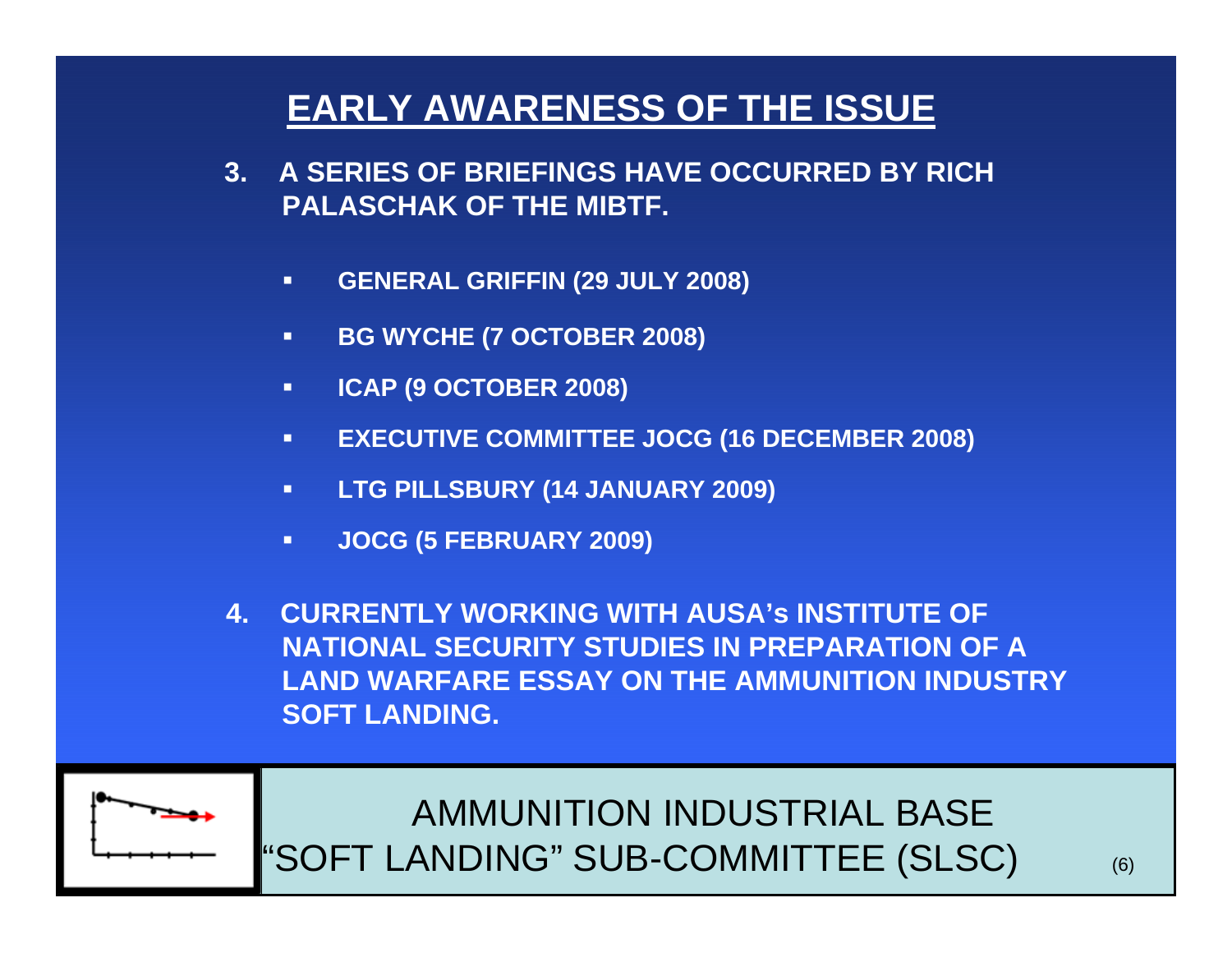#### **FACILITATE SHORT AND LONG-TERM STRATEGIES**

- П **THE COMMITTEE RECOMMENDED THAT THE INDUSTRIAL BASE SOURCING STUDY (IBSS) SUPPORTED BY THE INDUSTRIAL BASE ASSESSMENT TOOL (IBAT) BE USED TO DEFINE THE OBJECTIVE MUNITIONS INDUSTRIAL BASE.**
- **THESE STUDIES ARE NOW BEEN COMPLETE.**
- П **THE UTILIZATION AND ADVOCACY OF THIS CONCEPT (Including Congressional Support) TO MAINTAIN A RESPONSIVE AND CAPABLE AMMUNITION INDUSTRIAL BASE IS AN ONGOING EFFORT.**



AMMUNITION INDUSTRIAL BASE"SOFT LANDING" SUB-COMMITTEE (SLSC) (7)